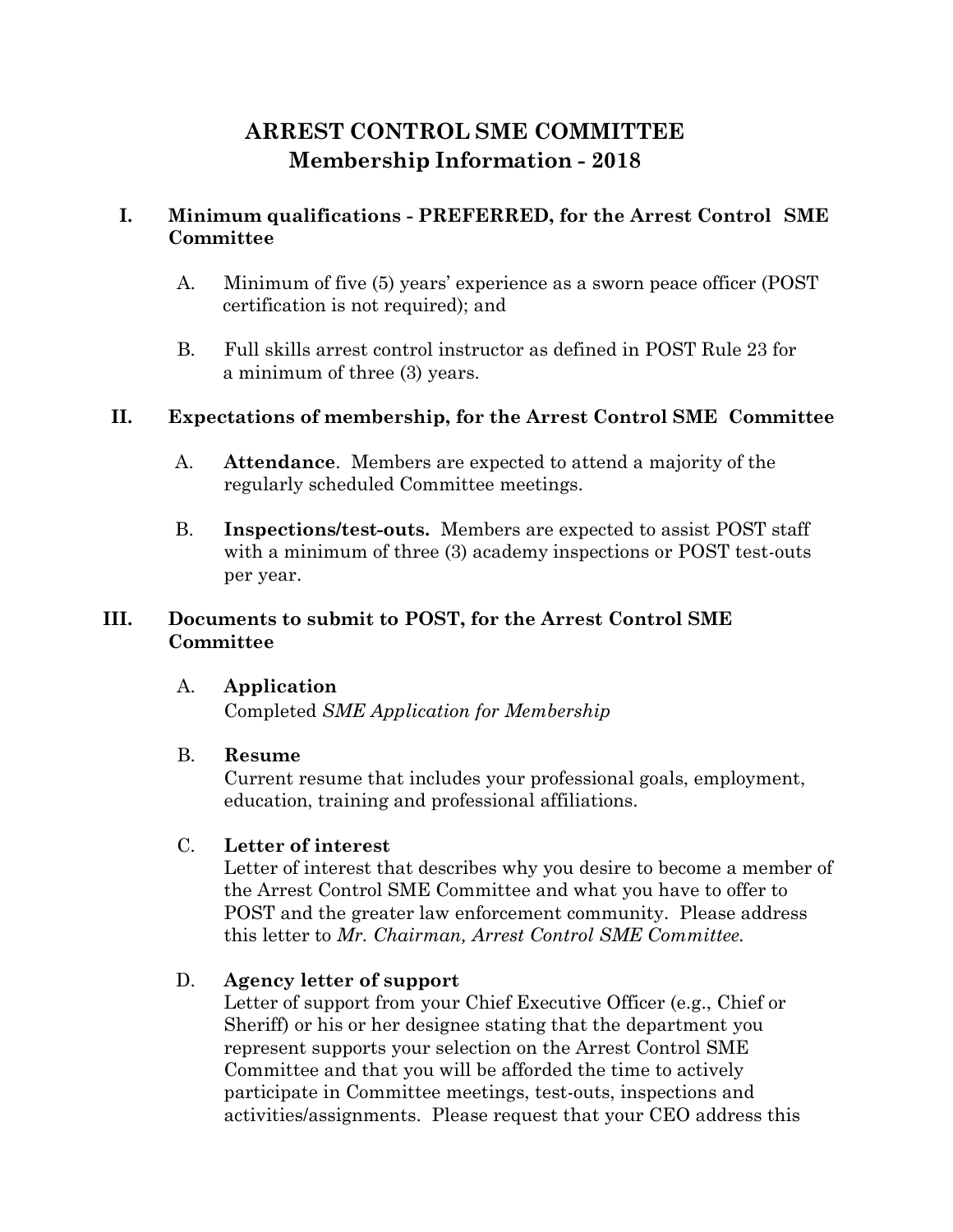letter to the *POST Director*. POST prefers that you include this letter with your application materials. However, your CEO may mail this letter to the POST Director if he or she prefers.

## E. **Training/certificates**

Comprehensive list of training classes (with copies of certificates attached) that you have completed **and** that are relevant to the Arrest Control SME Committee. Please do **not** submit copies of certificates from all training you have ever attended.

#### F. **Full or assistant skills instructor status** (POST Rule 23, *Academy Skills Instructors*)

Please include copies of the following documents, as applicable, so the Committee can determine your status as either a full or an assistant skills instructor for arrest control.

- 1. Certificate of completion from a relevant approved skills instructor training program. (E.g., instructor level course in PPCT, Koga or FBI arrest control tactics); and
- 2. Certificate of completion from an approved forty (40)-hour instruction methodology program (aka Intro to Instruction, Train the Trainer); and
- 3. Documentation to substantiate completion of a minimum of eighty (80)-hours of instructional experience as an assistant arrest control instructor at an approved basic or reserve training academy.

## **IV. Application guidelines for the Arrest Control SME Committee**

- A. Submit the completed application and requested documents to POST at the address listed on the [SME Application for Membership](https://coloradopost.gov/sites/default/files/post/SME/2018_sme_application_fillable.pdf)
- B. Applications are accepted continuously, but are reviewed only during regularly scheduled SME meetings. In order for an application to be reviewed at a regularly scheduled meeting, the completed application and all requested documents must be **received** at POST by 4:00 p.m. at least seven (7) calendar days prior to the date of the meeting.
- C. Regularly scheduled meeting dates for the SME committees are listed on the POST [website,](http://www.coloradopost.gov/about-post/sme-committees) or you may contact POST to inquire about upcoming meeting dates.